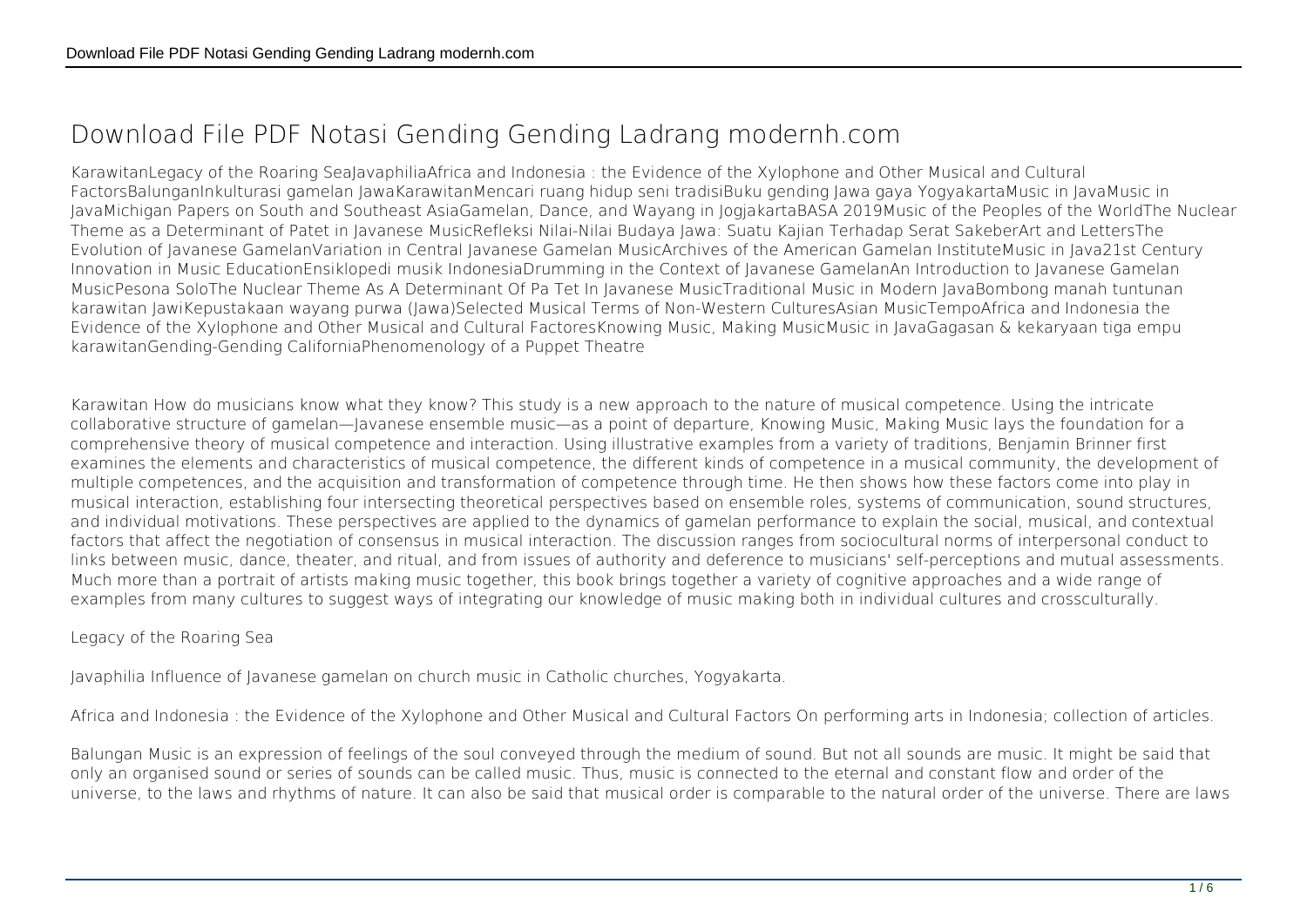of a certain nature in the natural sciences and likewise in music there are structures and procedures, or even rules, that should be followed to produce beautiful music. The International Conference "Innovations for 21st Century Music Education and Research" provided a timely opportunity to take stock of the latest developments in music education and brought together educators, researchers and members of the broader community in a welcoming forum in which they were able to express theoretical and practical views, concepts, research results and principles to help support the further development of music education.

## Inkulturasi gamelan Jawa

Karawitan The twentieth century has spawned a great interest in Indonesian music, and now books, articles, and manuscripts can be found that expound exclusively about karawitan (the combined vocal and instrumental music of the gamelan). Scholar Judith Becker has culled several key sources on karawitan into three volumes and has translated them for the benefit of the Western student of the gamelan tradition. The texts in her collection were written over a forty-five-year time period (ca 1930–1975) and include articles by Martopangrawit, Sumarsam, Sastrapustaka, Gitosaprodjo, Sindoesawarno, Poerbapangrawit, Probohardjono, Warsadiningrat, Purbodiningrat, Poerbatjaraka, and Paku Buwana X. The final volume also contains a glossary of technical terms, an appendix of the Javanese cipher notations (titilaras kepatihan), a biographical listing, and an index to the musical pieces (Gendhing).

Mencari ruang hidup seni tradisi This proceeding contains selected papers of The International Seminar On Recent Language, Literature, And Local Culture Studies "Kajian Mutakhir Bahasa, Sastra, Dan Budaya Daerah (BASA)" held on 20-21 September 2019 in Solo, Indonesia. The conference which was organized by Sastra Daerah, Faculty of Cultural Sciences Universitas Sebelas Maret and Culture Studies Postgraduate Program of Universitas Sebelas Maret. The conference accommodates topics for linguistics in general including issues in language, literature, local cultural studies, philology, folklore, oral literature, history, art, education, etc. Selecting and reviewing process for the The International Seminar On Recent Language, Literature, And Local Culture Studies "Kajian Mutakhir Bahasa, Sastra, dan Budaya Daerah" was very challenging in that it needs a goodwill of those who were involved in such a process. More than ten experts were invited in reviewing, giving suggestions for revision and at last selecting the papers. On that account, we would like to forward our appreciation and our gratefulness to such invited experts for having done the process. The committee received more than 180 papers from the participants and based on the results of the review, only 141 papers were declared fit to be presented at the seminar and subsequently published in the proceedings of BASA#3-2019 Papers in the proceeding are expected to give academic benefits, especially in broadening the horizon of our understanding in language, literature, and local culture studies. We realize that what we are presenting for the publication is till far for being perfect. Constructive criticism is very much welcome for improvement. Finally, the committees thank for the participation and congratulate for the publication of the papers in the proceedings of BASA#3-2019. The committees also thank all those who have supported and actively participated for the success of this event. Hopefully these Proceedings can be used as references in developing technology and improving learning activities in the fields of education, social, arts and humanities.

Buku gending Jawa gaya Yogyakarta

Music in Java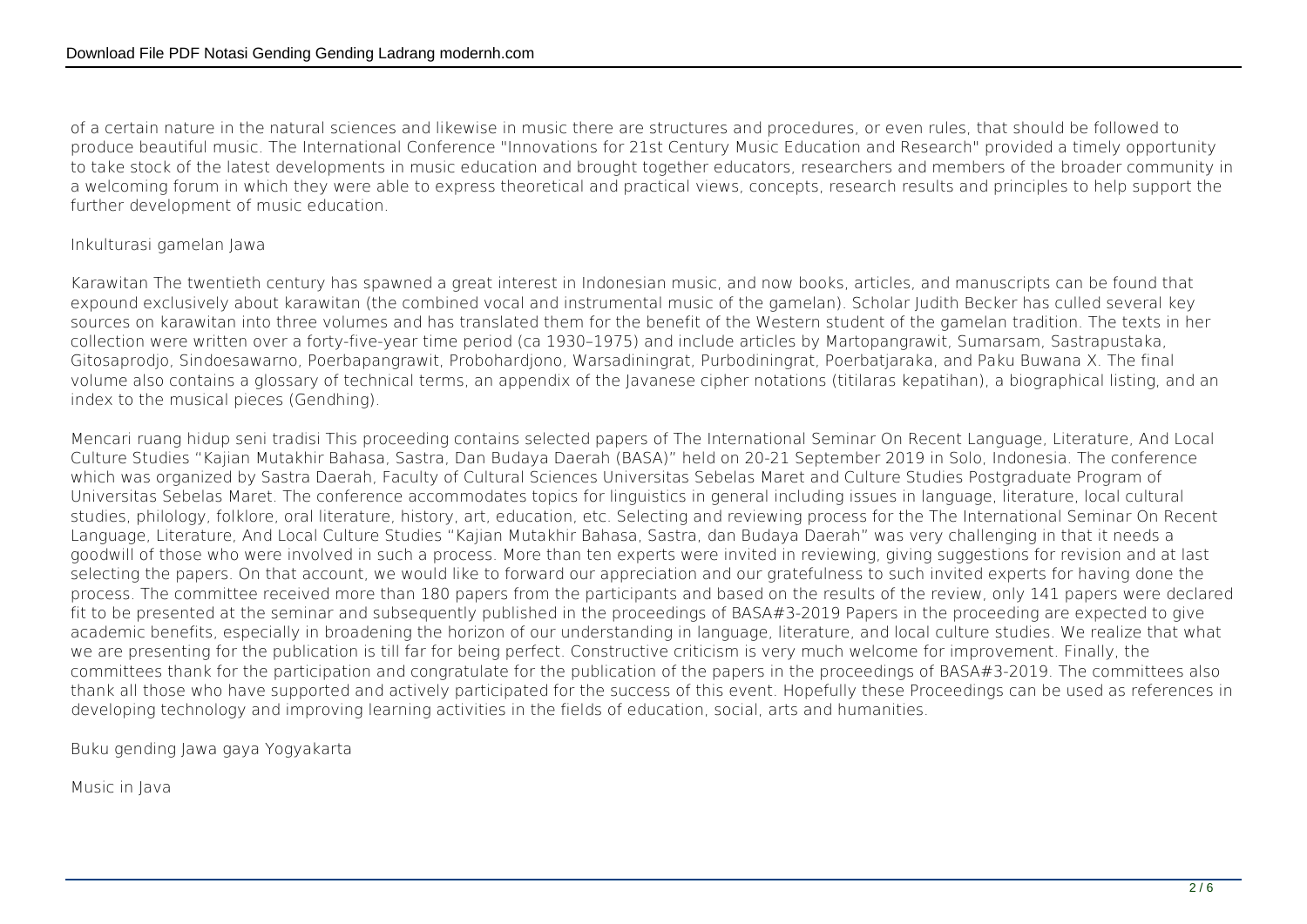Music in Java

Michigan Papers on South and Southeast Asia

Gamelan, Dance, and Wayang in Jogjakarta

BASA 2019 Buku ini berisi hasil kajian dan analisis naskah lama dari Daerah Istimewa Yogyakarta yang berjudul Serat Sakeber isinya mengenai Raja-Raja Jawa. Nilai - nilai yang terkandung di dalam naskah ini adalah nilai Pendidikan, Etika, Penghormatan, Perjuangan, Kepatuhan, Kesejahteraan dan lain sebagainya, yang dapat menunjang pembangunan, baik fisik maupun spiritual.

Music of the Peoples of the World

The Nuclear Theme as a Determinant of Patet in Javanese Music

Refleksi Nilai-Nilai Budaya Jawa: Suatu Kajian Terhadap Serat Sakeber

Art and Letters Solo tak hanya identik dengan keraton dan batik. Ada beragam keindahan yang memesona di kota ini. Penataan kota yang rapi, bangunan-bangunan bersejarah yang memadukan arsitektur Jawa dan Eropa, museum, candi, daerah pedesaan yang menyajikan pemandangan persawahan yang asri dan hijau, serta kuliner yang lezat. Buku ini akan mengajak pembaca menjelajahi berbagai tempat menarik di Solo, dari Keraton Surakarta Hadiningrat, Pura Mangkunegaran, Museum Radya Pustaka, Taman Sriwedari, Pasar Gede Harjonagoro, Candi Sukuh, Candi Cetho, Museum Sangiran, Ndalem Tjokrosumartan hingga sentra-sentra batik di Kampung Kauman dan Laweyan. Tak hanya menjelajahi tempat-tempat unik tersebut, buku ini juga menampilkan kisah-kisah masyarakat Solo yang menjadi ruh kota ini, yang memberikan pelajaran tentang bagaimana menjalani hidup dengan kecintaan yang tinggi akan sejarah dan menjadikan sebuah warisan kebudayaan sebagai filosofi hidup. Dan yang paling utama, buku ini mencoba memperlihatkan teladan dari para perempuan Solo yang menjalani hidup dengan tabah, ulet, tangguh, dan semeleh, namun tetap menjaga sopan santun dan tata krama dalam bertutur kata dan bertindak.

The Evolution of Javanese Gamelan

Variation in Central Javanese Gamelan Music

Archives of the American Gamelan Institute Criticism on the musical compisitions of Ki Martapengrawit, Ki Tjakrawasita, and Ki Nartasabda, Javananese gamelan musicians who have specialities in Surakarta style of gamelan music.

Music in Java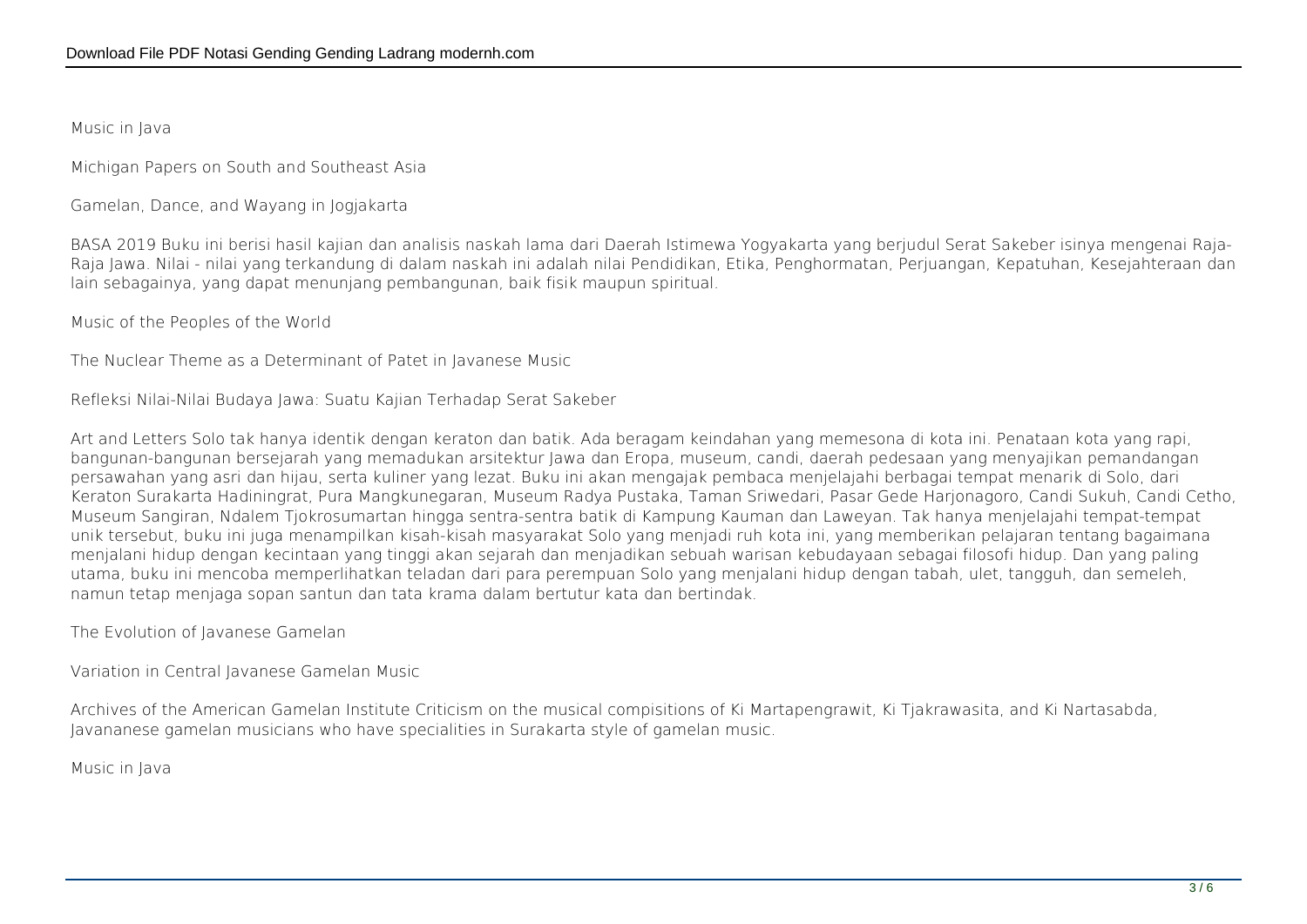21st Century Innovation in Music Education Musicologist Judith Becker contends that sociopolitical changes in Javanese society since the 1940s are reflected in changes in the structure of gamelan music, which is one of the traditional musics of Java. She sees gamelan music as a musical system in a state of crisis, unsure of its proper function and direction. While traditional gamelan musical structures supported old Hindu-Javanese concepts of cosmology and kingship, modern innovations reflect Indonesian nationalism and a desire to become a "twentieth century nation." In particular, the introduction of Western musical notation, which Becker describes as "the most pervasive, penetrating, and ultimately the most insidious type of Western influence," is changing gamelan from an aural to a written tradition. Becker examines the works of contemporary composers Ki Wasitodipuro and Ki Nartosabdho to illustrate modern innovations in gamelan compositions and the attitudes of composers to their music, as they attempt to compromise between the ethos and structure of traditional gamelan music and the changing tastes and attitudes of the modern Indonesian nation. In addition to her interpretation of the political influence on gamelan music, Becker includes four appendices that ethnomusicologists will find valuable. Appendix I articulates her theory of the derivation of central Javanese gamelan gongan, the basic temporal/melodic repeated unit of gamelan music. Appendix II gives biographical sketches of Ki Wasitodipuro and Ki Nartosabdho and lists their compositions referred to in the text. Appendices II and IV deal with various aspects of pathet, a Javanese system of classifying gamelan pieces. A fifth appendix, by Alan R. Templeton, gives an informational analysis of pathet.

## Ensiklopedi musik Indonesia

Drumming in the Context of Javanese Gamelan No previous work on wayang has treated in depth what is the focus of this book: the power of the theatrical medium, the actuality of the performance as a physical, emotional, and social experience and event, and the sensations and feelings involved in performing and watching an all-night wayang performance. A single puppeteer moves puppets, delicately carved and painted according to a complex iconography, in dance-like patterns integrated with continuous music, which he also directs; he speaks the voices of all characters; and he represents beings and a mythological world that reflect (on) the human world, including the specific occasion and the people present. Paying attention to the wholeness of the 'multimedia' performance as an event, as well as to the sensations, subtle movements, and particular intonations of the performance, the author of this book bases his 'thick description' on years of learning to perform wayang, attending and participating in performances, interviews and discussions with people involved with wayang, supplemented by study of texts, from old manuscripts and performance manuals to newspaper articles and reports on performances. He shows the need not to be limited to any single discipline: in wayang, the relationships and interaction, for example, between visual movements and music, or between actions on the screen and actions among the audienceparticipants, are no less significant than, for example, the relationships within music. The book includes the most extensive discussion of recent changes in wayang theatre, its interaction with various traditional and modern entertainments, and the ways it is affected by politics and economy. A postscript focuses on the post-Soeharto era. The book is a contribution to the study of Indonesian performing arts and culture, but it is also intended for anyone interested in theatre and performing arts generally. Book jacket.

An Introduction to Javanese Gamelan Music

Pesona Solo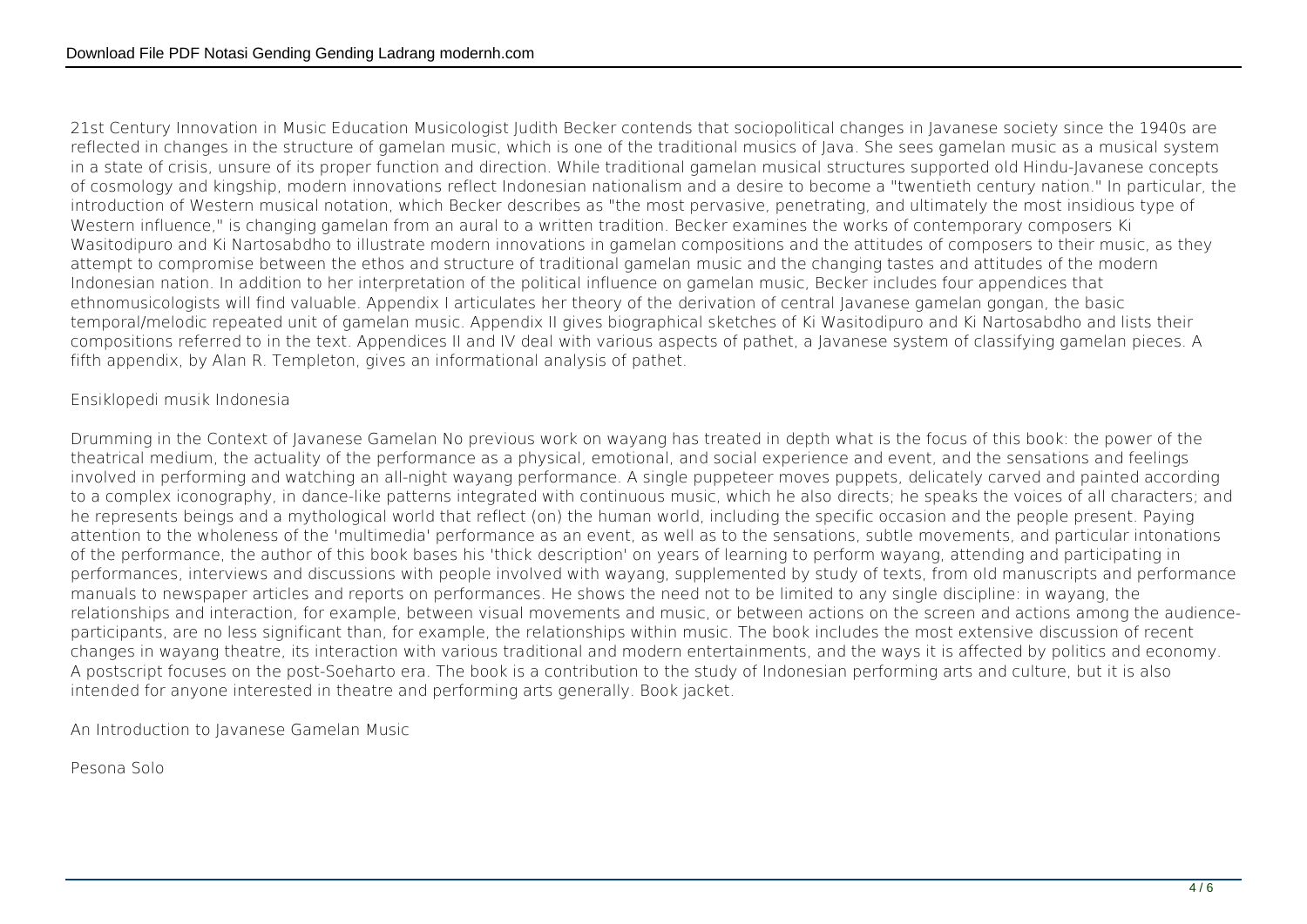The Nuclear Theme As A Determinant Of Pa Tet In Javanese Music The twentieth century has spawned a great interest in Indonesian music, and now books, articles, and manuscripts can be found that expound exclusively about karawitan (the combined vocal and instrumental music of the gamelan). Scholar Judith Becker has culled several key sources on karawitan into three volumes and has translated them for the benefit of the Western student of the gamelan tradition. The texts in her collection were written over a forty-five-year time period (ca 1930–1975) and include articles by Martopangrawit, Sumarsam, Sastrapustaka, Gitosaprodjo, Sindoesawarno, Poerbapangrawit, Probohardjono, Warsadiningrat, Purbodiningrat, Poerbatjaraka, and Paku Buwana X. The final volume also contains a glossary of technical terms, an appendix of the Javanese cipher notations (titilaras kepatihan), a biographical listing, and an index to the musical pieces (Gendhing).

Traditional Music in Modern Java

Bombong manah tuntunan karawitan Jawi

Kepustakaan wayang purwa (Jawa)

Selected Musical Terms of Non-Western Cultures MUSIC OF THE PEOPLES OF THE WORLD, THIRD EDITION, takes a survey approach to world music, covering 11 music cultures. This text focuses on how to listen to and appreciate the music of different cultures, appropriate for students who are not music majors. The text also explores geography and history, allowing students to connect the music to its social context. Listening skills are developed through spotlights on non-Western instruments, and 30 listening guides track the audio step by step, pointing listeners to important characteristics of the piece. Many full-color photos and graphics of instruments, musicians, and cultural events help students understand the context of music in countries with which they may be unfamiliar. The listening guides, an available 2-CD set (with full selections that help students hear significant differences among the music cultures), and Active Listening Tools (allowing students to view instruments and cultural settings while they listen to musical excerpts) further enhance listening and understanding. Important Notice: Media content referenced within the product description or the product text may not be available in the ebook version.

Asian Music Vols. for 1925- include the society's annual reports and accounts of meetings, 15th-

Tempo

Africa and Indonesia the Evidence of the Xylophone and Other Musical and Cultural Factores

Knowing Music, Making Music Fragrant tropical flowers, opulent batik fabrics, magnificent bronze gamelan orchestras, and, of course, aromatic coffee. Such are the exotic images of Java, Indonesia's most densely populated island, that have hovered at the periphery of North American imaginations for generations. Through close readings of the careers of four "javaphiles"—individuals who embraced Javanese performing arts in their own quests for a sense of belonging—Javaphilia: American Love Affairs with Javanese Music and Dance explores a century of American representations of Javanese performing arts by North Americans. While other Asian cultures made direct impressions on Americans by virtue of